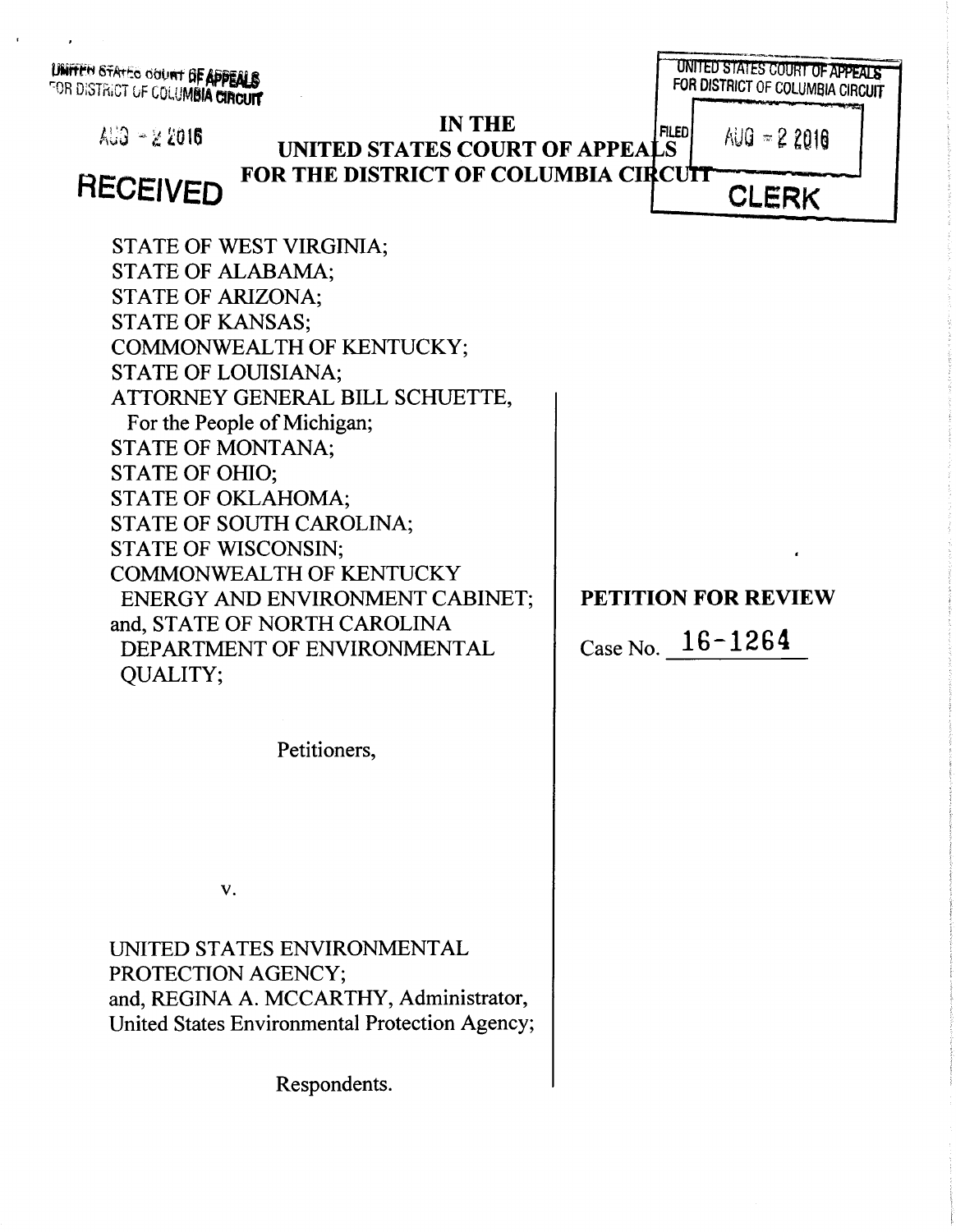The States of West Virginia, Alabama, Arizona, Kansas, Louisiana, Montana, Ohio, Oklahoma, South Carolina, Wisconsin, and the Commonwealth of Kentucky, and Attorney General Bill Schuette for the People of Michigan, the Commonwealth of Kentucky Energy and Environment Cabinet, and the State of North Carolina Department of Environmental Quality hereby petition this Court, pursuant to Rule 15(a) of the Federal Rules of Appellate Procedure, Section 307(b)(1) of the Clean Air Act, 42 U.S.C. § 7607(b)(1), and 5 U.S.C. § 702, for review of the final rule of the U.S. Environmental Protection Agency published in the Federal Register at 81 Fed. Reg. 35,824 (June 3, 2016), titled "Oil and Natural Gas Sector: Emission Standards for New, Reconstructed, and Modified Sources." This Court has jurisdiction, and is a proper venue for this action, under 42 U.S.C.  $§ 7607(b)(1).$ 

Petitioners will show that the final rule is in excess of the agency's statutory authority and otherwise is arbitrary, capricious, an abuse of discretion and not in accordance with law. Accordingly, Petitioners ask the Court to hold unlawful and set aside the rule, and to order other such relief as may be appropriate. **See** 42 U.S.C. § 7607(d).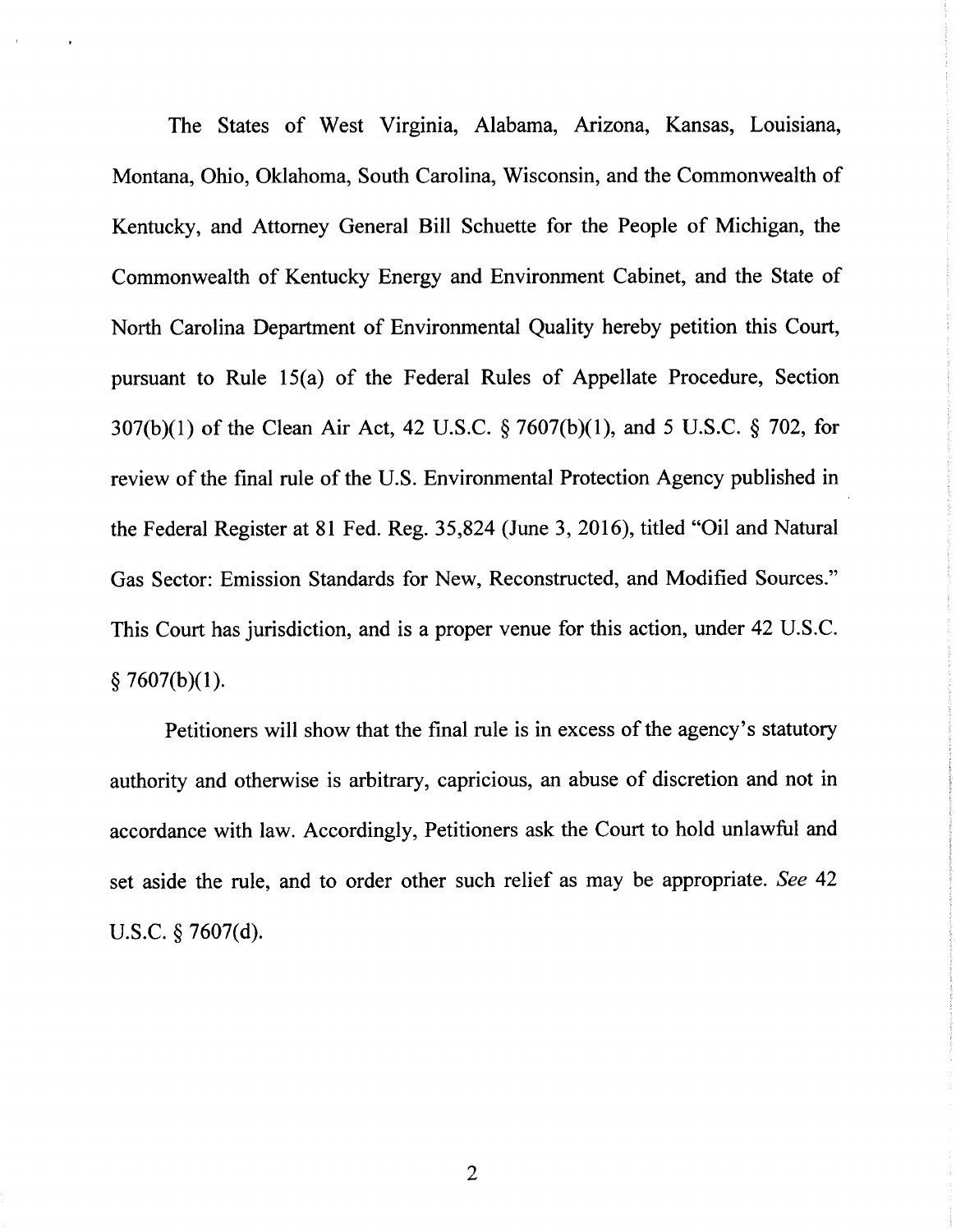Dated: August 2, 2016

Respectfully submitted,

Patrick Morrisey **0**

Attorney General of West **VIRGINIA** Elbert Lin Solicitor General **Counsel ofRecord** J. Zak Ritchie Assistant Attorney General State Capitol Building 1, Room 26-E Charleston, WV 25305 Tel: (304)558-2021 Fax: (304) 558-0140 elbert.lin@wvago.gov

**Counsel for Petitioner State of West Virginia**

Mark Brnovich ^ **O**

Attorney General of Arizona John R. Lopez IV Solicitor General **Counsel ofRecord** 1275 West Washington St. Phoenix, AZ 85007 Tel: (602) 542-8986 Fax (602) 542-8308 john.lopez@azag.gov

**Counsel for Petitioner State of Arizona** 

Ardrew Bradyk

Luther Strange Attorney General of Alabama Andrew Brasher Solicitor General **Counsel** of Record 501 Washington Avenue Montgomery, AL 36130 Tel: (334)353-2609 abrasher@ago.state.al.us

**Counsel for Petitioner State of Alabama**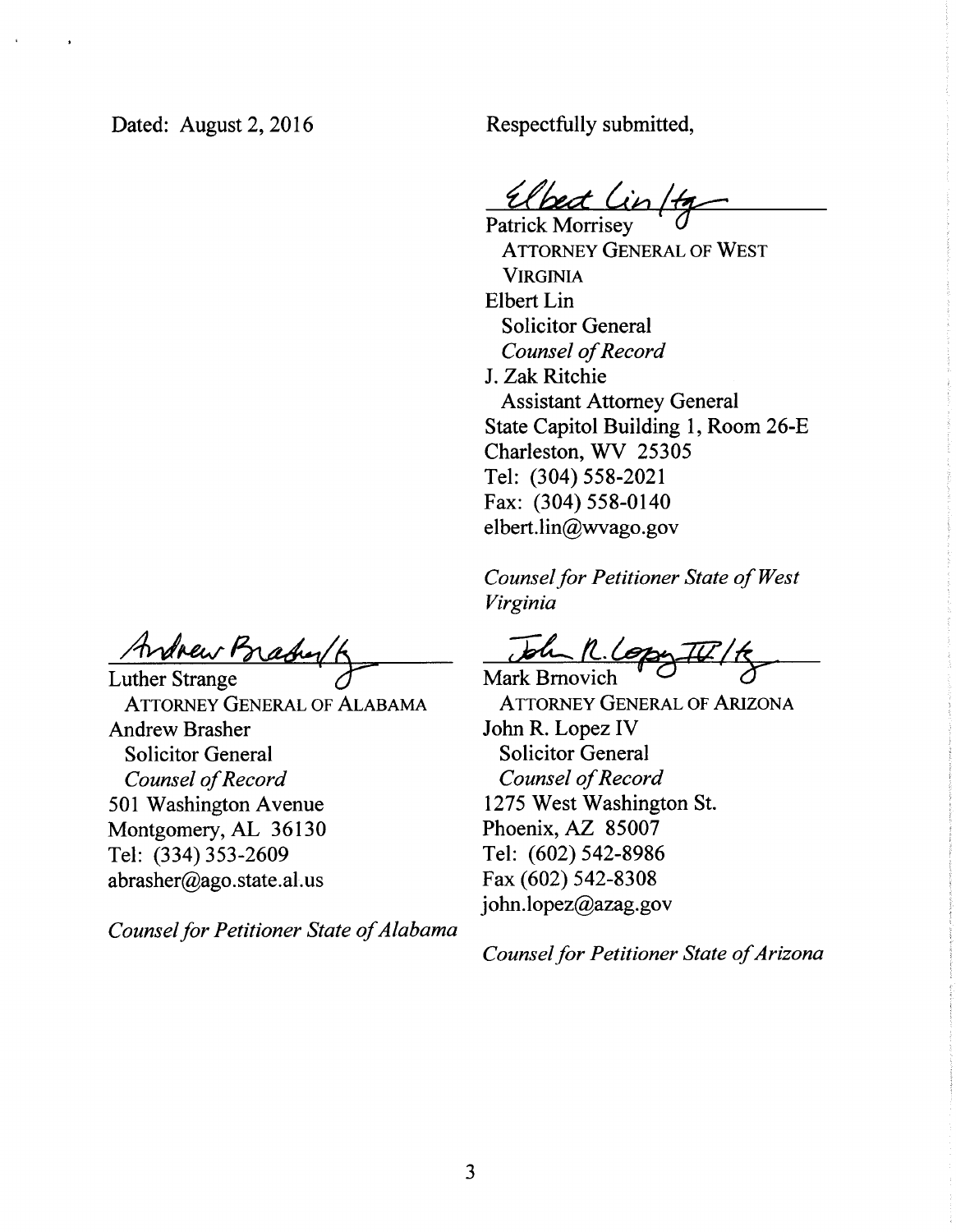tres A.Chana  $Derek$  Schmidt

Attorney General of Kansas Jeffrey A. Chanay ChiefDeputy Attorney General **Counsel** of Record Bryan C. Clark Assistant Solicitor General 120 S.W. 10th Avenue, 3rd Floor Topeka, KS 66612 Tel: (785)368-8435 Fax: (785)291-3767 jeff.chanay@ag.ks.gov

**Counsel for Petitioner State of Kansas** 

abeTh B, Marill

Attorney General of Louisiana Elizabeth B. Murill Solicitor General **Counsel ofRecord** Steven B. "Beaux" Jones Assistant Attorney General Environmental Section - Civil Division 1885 N. Third Street Baton Rouge, LA 70804 Tel: (225)326-6085 Fax: (225)326-6099 MurrillE@ag.louisiana.gov

**Counsel for Petitioner State of Louisiana**

Top Anders, I 1 H

Attorney General of Kentucky Mitchel T. Denham Assistant Deputy Attorney General Joseph A. Newberg, II Assistant Attorney General **Counsel ofRecord** 700 Capital Avenue Suite 118 Frankfort, KY 40601 Tel: (502)696-5611 joe.newberg@ky.gov

**Counsel for Petitioner Commonwealth ofKentucky**

<u>Aacon D. Cinstra</u>

Attorney General for the People of Michigan Aaron D. Lindstrom Michigan Solicitor General **Counsel ofRecord** P.O. Box 30212 Lansing, MI 48909 Tel: (515)373-1124 Fax: (517)373-3042 lindstroma@michigan.gov

**Counsel for Petitioner Attorney General Bill Schuette for the People ofMichigan**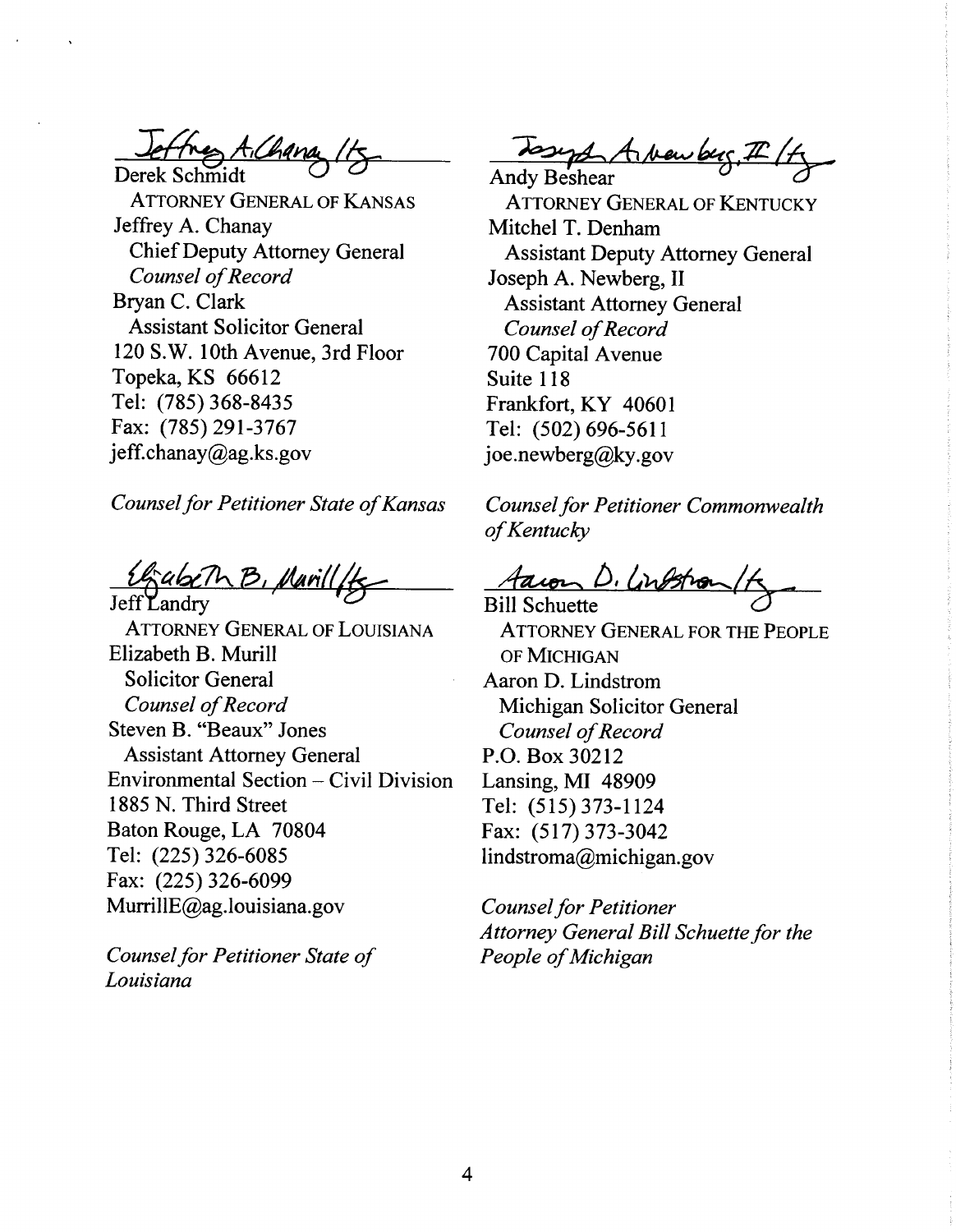Dale Schwengent (1

Attorney General of Montana Alan Joscelyn Chief Deputy Attorney General Dale Schowengerdt Solicitor General **Counsel ofRecord** 215 North Sanders Helena, MT 59620-1401 Tel: (406)444-7008 dales@mt.gov

**Counsel for Petitioner State of Montana** 

Patrick D. Win

E. Scott Pruitt Attorney General of Oklahoma Patrick R. Wyrick Solicitor General **Counsel of Record** P. Clayton Eubanks Deputy Solicitor General Oklahoma Office of the Attorney General 313 N.E. 21st Street Oklahoma City, OK 73105 Tel: (405) 521-3921 Fax: (405) 522-0608 jared.haines@oag.ok.gov docket@oag.ok.gov

**Counsel for Petitioner State of Oklahoma**

Eine E. Mura Michael DeWine

Attorney General of Ohio Eric E. Murphy State Solicitor **Counsel ofRecord** 30 E. Broad Street, 17th Floor Columbus, OH 43215 Tel: (614)466-8980 eric.murphy@ohioattorneygeneral.gov

**Counsel for Petitioner State of Ohio** 

Alan Wilson **° °**

Attorney General of South **CAROLINA** Robert D. Cook Solicitor General James Emory Smith, Jr. Deputy Solicitor General **Counsel** of Record P.O. Box 11549 Columbia, SC 29211 Tel: (803)734-3680 Fax: (803) 734-3677 esmith@scag.gov

**Counsel for Petitioner State of South Carolina**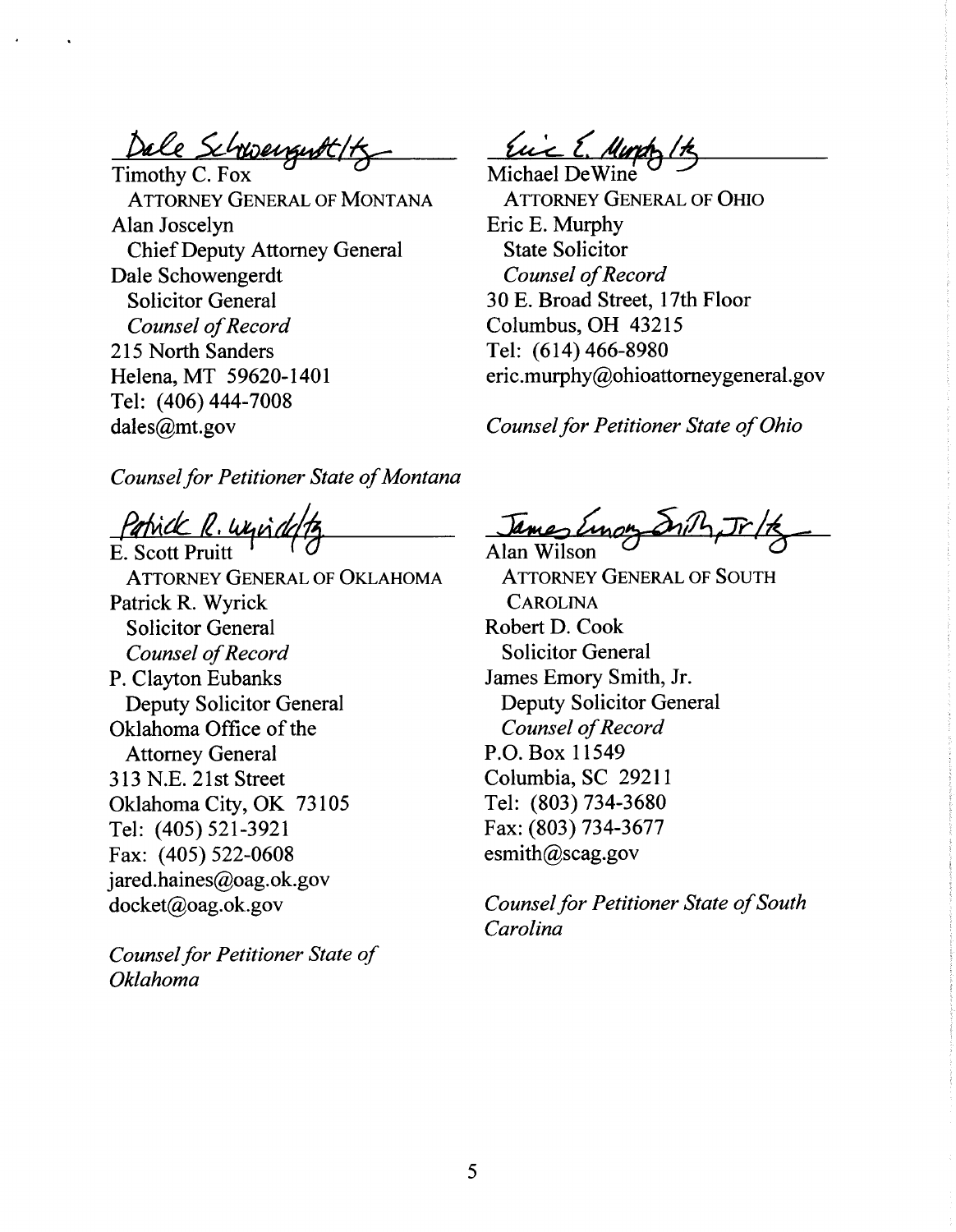Brad Schimel **° °**

Attorney General of Wisconsin Misha Tseytlin Solicitor General **Counsel ofRecord** Andrew Cook Deputy Attorney General Delanie M. Breuer Assistant Deputy Attorney General Wisconsin Department of Justice 17 West Main Street Madison, WI 53707 Tel: (608)267-9323 tseytlinm@doj.state.wi.us

**Counsel for Petitioner State of Wisconsin**

Sam M. Hayes **° <0**

General Counsel **Counsel ofRecord** Craig Bromby Deputy General Counsel Andrew Norton Deputy General Counsel North Carolina Department of Environmental Quality 1601 Mail Service Center Raleigh, NC 27699-1601 Tel: (919) 707-8616 sam.hayes@ncdenr.gov

**Counsel for Petitioner North Carolina Department ofEnvironmental Quality**

John G. Home, IT /1

SECRETARY, Commonwealth of Kentucky Energy and Environment Cabinet John G. Home, II General Counsel Office of General Counsel **Counsel ofRecord** Jacquelyn A. Quarles Deputy General Counsel Office of General Counsel 300 Sower Blvd., 3rd Floor Frankfort, KY 40601 Tel: (502) 782-7043 Jackie.Quarles@ky.gov

**Counsel for Petitioner Commonwealth KentuckyEnergy andEnvironment Cabinet**